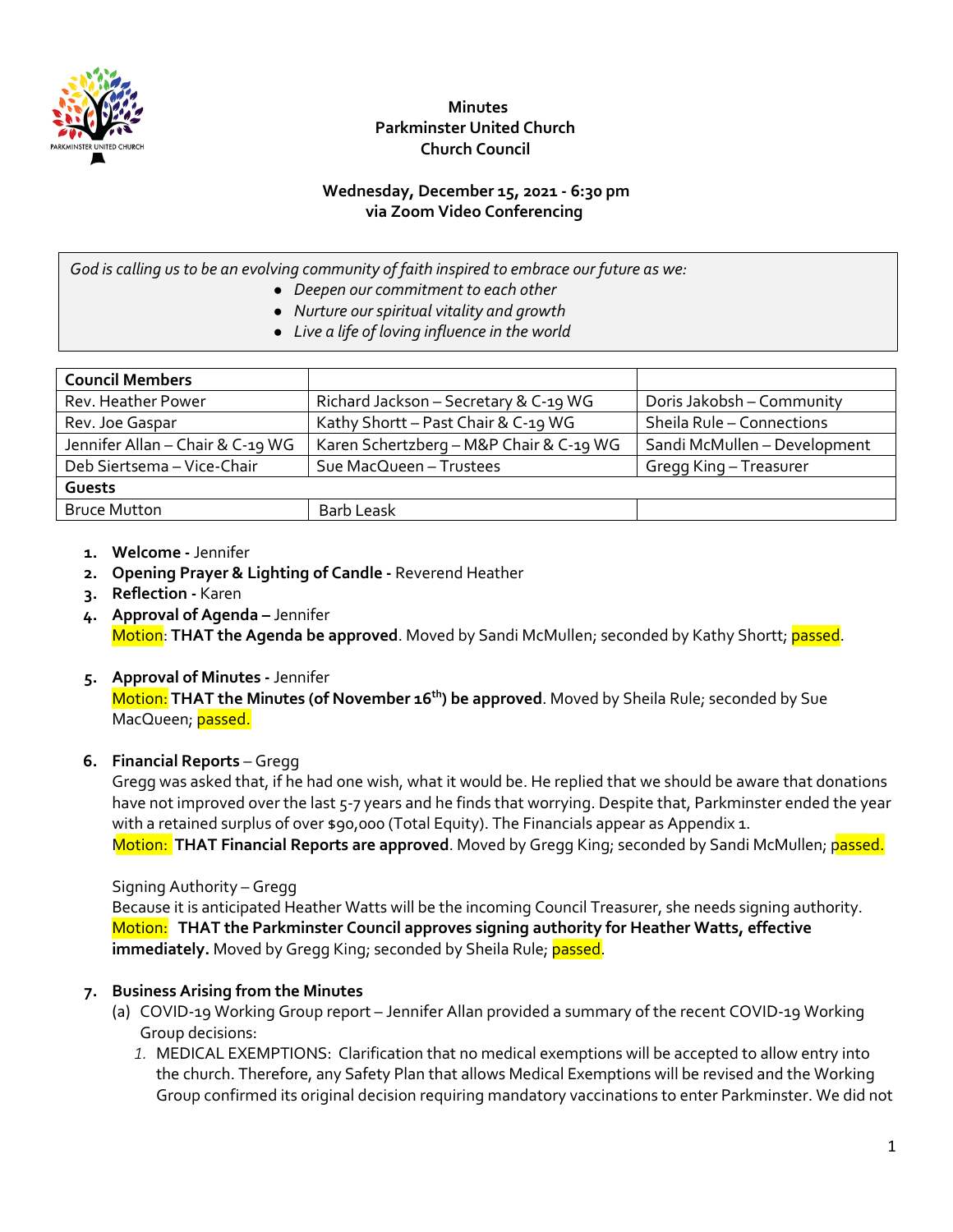

# **Minutes Parkminster United Church Church Council**

want to put our Welcome Table or other volunteers into a position of having to assess medical exemptions and we want to be consistent with all groups using the church. Return to Worship Safety Plan will be amended as well as tenants and the Committee Safety Plan.

- *2.* COMMITTEE SAFETY PLAN: This revised safety plan, which will indicate that medical exemptions will be disallowed, will be made available to all committees shortly.
- *3.* INDOOR EATING FOR CONGREGANTS, CHURCH GROUPS, TENANTS: Indoor eating for tenants be allowed if appropriate physical distancing is observed and otherwise follows the appropriate safety plan. Some of our tenants use the buildings for full days or half days and it is important they are allowed to eat indoors. Coffee hour will not yet be allowed after church because physical distancing while unmasked to eat/drink cannot be maintained as people visit. In addition, the Region's guidelines may be found here: [https://www.regionofwaterloo.ca/en/health-and-wellness/coronavirus-resources-for](https://www.regionofwaterloo.ca/en/health-and-wellness/coronavirus-resources-for-workplaces.aspx#Places-of-worship)[workplaces.aspx#Places-of-worship.](https://www.regionofwaterloo.ca/en/health-and-wellness/coronavirus-resources-for-workplaces.aspx#Places-of-worship) These recommend special procedures be followed for eating.
- *4.* VACCINE REQUIREMENTS FOR CHILDREN UNDER 12: Research into vaccine requirements for children from 5 to 12 years will be done before a recommendation will be made.
- *5.* RENTERS AND CHURCH GROUP SAFETY PLANS: Approved Safety Plans for the Girl Guides, Mindful Makers, Artshine and Scouts Canada.
- *6.* COVID-19 CASE NOV 28TH WORSHIP SERVICE: Reviewed the excellent handling of the November 28th COVID-19 case by Reverends Joe and Heather.
- *7.* FEEDBACK EMAILS: Reviewed and discussed feedback and agreed to make changes to the in-person part of worship services, such as: no-touch passing of the peace; a Statement of Welcome and Bible readings done both live/in-person and recorded/via Zoom, rather than only virtually; and either Reverend Joe or Reverend Heather will greet in-person worshippers – while masked and observing two-metres physical distancing – following the service.
- *8.* REMINDERS: We will be providing reminders about the mandatory requirement to wear masks inside the building, and asking that no one (except counters and the Administrator) use the Administrator's office.
- *9.* WINDOWS: To conserve heat but allow some air circulation, only the two front windows nearest the Chancel will be opened during church services in the winter months with all other windows closed.

Motion: **THAT Council approve all above recommendations from the COVID-19 working group**. Moved by Kathy Shortt; seconded by Sandi McMullen; passed.

# **8. Liaison Reports**

- (a) Community Doris Jakobsh:
	- o Inclusive Ministries reported that the committee has declined Bruce Mutton's request to indicate possible use for a New Horizons grant he's applying for. It is believed that all renovations/changes should be made within the plans being made with EDGE by the Capital Projects' Committee (see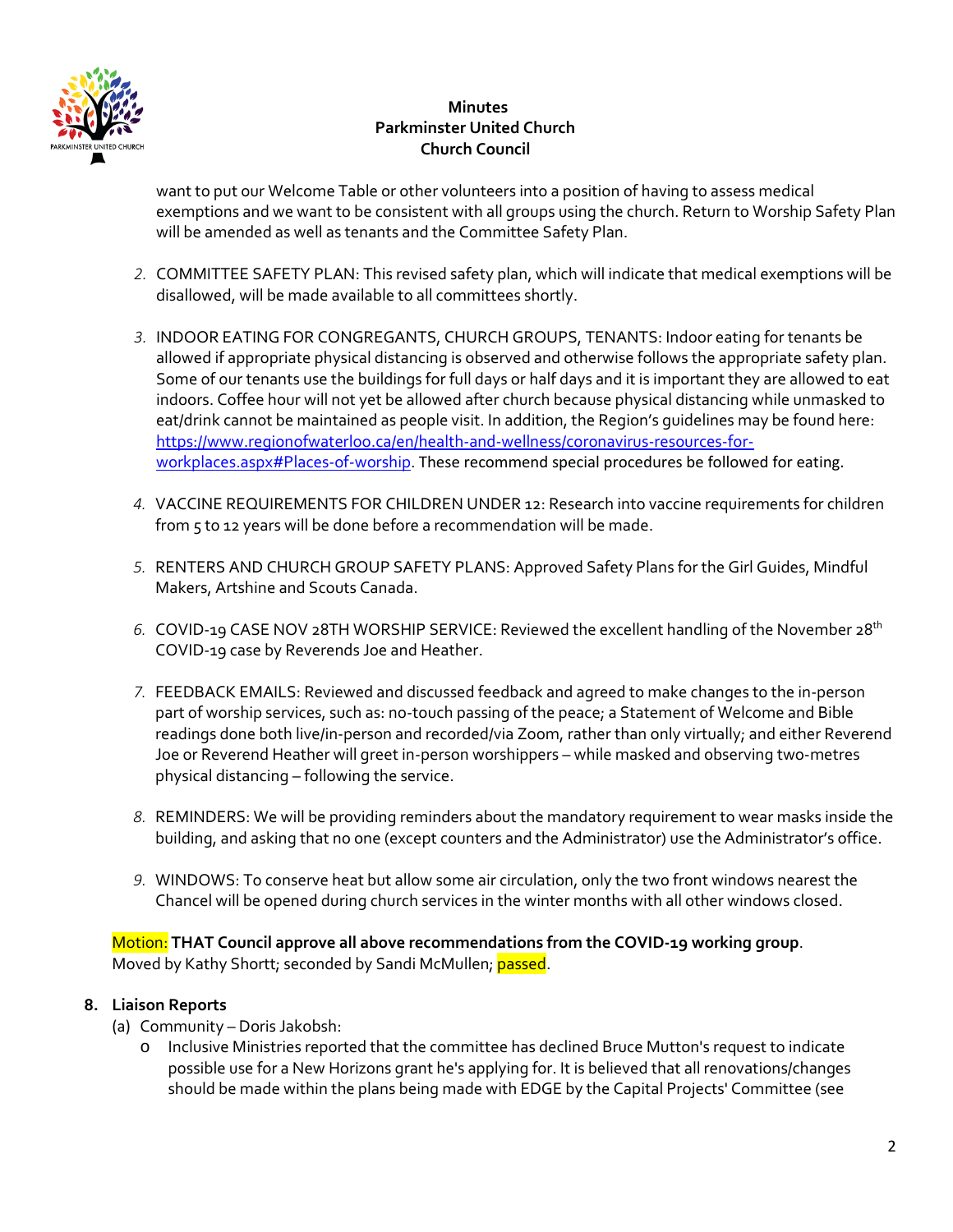

# **Minutes Parkminster United Church Church Council**

below). Inclusive also want to encourage PUC to actively support BIPOC (Black, Indigenous, People of Colour) organizations and projects in the community. It was decided to meet with Outreach to discuss ways we can do this on an ongoing basis. The Progress Pride Flag has been purchased. Approximately 60 signatures were collected for MPP Laura-Mae Lindo's petition for provincial anti-racism legislation in schools.

- o The Refugee Committee reported Fadi's arrival has been smooth and relatively untouched by Covid so far, i.e., no quarantine. He is vaccinated already and is eager to get start English classes and his new life here. He is living with the Al-Mohammad family. The makeup of the committee remains much the same. It does not need to be as large given that our responsibilities with Siham are shrinking and Fadi is only one person with fewer needs for support. We thank Don Linkletter and Debora van Nijnatten for a of their contributions as they are stepping away now. The rest of us continue to support Fadi and Siham and her children as needed. We are having a celebration on Monday December 20th to mark Siham's first year milestone and Fadi's arrival. All are invited to visit Nancy's back yard anytime between 1 and 3 p.m. next Monday Dec 20. Prior notice to let us know you're coming would be appreciated.
- (b) Development Sandi McMullen
	- o Roberta Snider and Sandi McMullen were thanked for the Church's decorations. The schedule for Worship is:
		- Sunday, December 5: Advent 2-Peace
		- Sunday, December 12: Advent 3 -Joy
		- Sunday, December 19: Advent 4-Love-Virtual Pageant-M&S Video
		- Tuesday, December 21: Longest Night Service—7pm (music by Celtic Crossing)
		- Thursday, December 24: Family Christmas Eve-Pre-Recorded and posted to YouTube on the 23rd (link e-mailed) Communion Christmas Eve—8 pm—Pre-packaged elements—Candle lighting
		- Sunday, December 26: Zoom service:  $1<sup>st</sup>$  Sunday after Christmas (Joe away).
		- Sunday, December 2: 2<sup>nd</sup> Sunday after Christmas/Sunday closest to Epiphany, Heather away
		- Sunday, December 9: Baptism of Jesus
- (c) Connections No reports received

Motion: **THAT the liaison reports be approved.** Moved by Karen Schertzberg; seconded by Richard Jackson. Passed.

# **9. New Business**

- (a) Motion passed via email on November 3, 2021 Jennifer
	- o On Dec 2<sup>nd</sup> Council passed a motion via email THAT Council endorse the attached letter of support for A Better Tent City (ABTC) to Karen Redman, Chair of Regional Council
	- o Background: Parkminster member Laura Hamilton is a key volunteer with ABTC and brought the issues and the urgency of fixing them soon to the attention of the Outreach Committee last week. In a nutshell, the letter asks the Region to use some of its recently reported surplus for the current fiscal year (just over \$10 million) to help ABTC with costs related to installing utilities at their current site.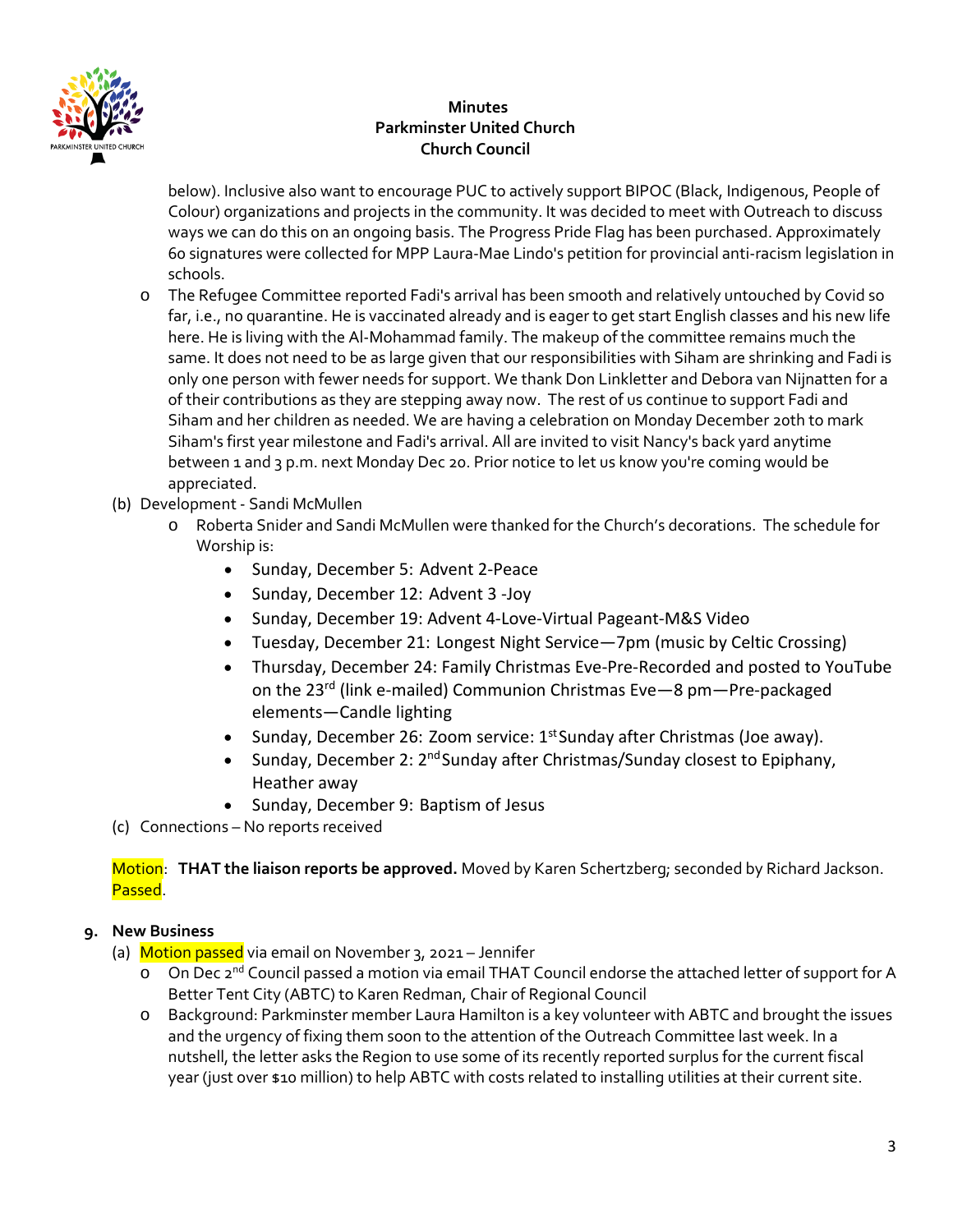

# **Minutes Parkminster United Church Church Council**

Right now, they are without running water or electricity. It's thought the cost would run just over \$100,000.

- o This was Moved by Doris Jakobsh; seconded by Richard Jackson and passed.
- (b) Report from Trustees Sue MacQueen

Motion: **THAT the Trustees be directed to disburse the \$2500 request from Jayden Jones out of 2021 funds, and that the remaining funds be donated to Outreach and to local funds.** Moved by Kathy Shortt; seconded by Sandi McMullen. Passed.

(c) Grant proposal – Bruce Mutton indicated that he thought that the New Horizons Grant for Seniors application would not affect the long-range EDGE proposal. It should be understood that this is a community-based grant and Service Canada will prioritize local groups on the basis of need, therefore we will not necessarily be successful. He also discussed three items that Parkminster could usefully employ – all of them portable: (i) a projector in the gym for receptions; (ii) stage monitors requested by Neil Murray, and (iii) stereo microphones requested by Terry Ridgway for the sanctuary. He requested that these be included in the grant proposal.

Motion: **THAT Council approve the grant proposal for New Horizons for seniors for the maximum amount of \$25,000 regarding the three items identified by Bruce Mutton.** Moved by Sheila Rule; seconded by Sue MacQueen. Passed.

(d) Timing of annual meeting – Jennifer Allan is coordinating with Gregg King and Jack Reynolds to hold the Annual congregational meeting on Sunday, February 27, 2022. The due date for submission of contributions is end of day Friday, January 21, 2022.

# **10. Any Other Business**

# **11. Next meetings:**

• Jan 18 at 6:30 pm

# **12. Closing Prayer -** Reverend Joe

# **13. Appendices:**

*1.* Financial Reports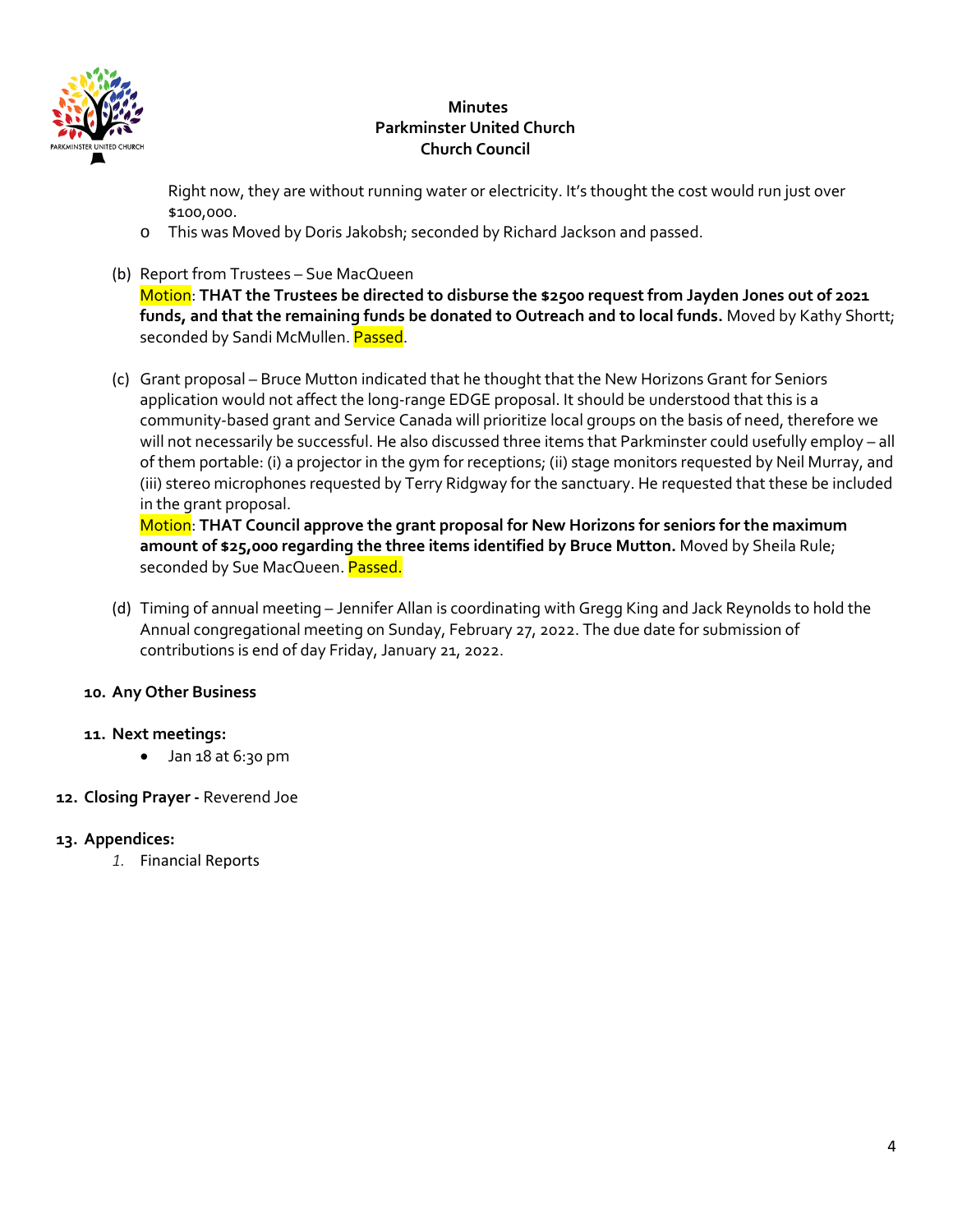# **Appendix 1a: Parkminster United Church Balance Sheet**

**As of November 30, 2021**

|                                        | Total |                        |    |             |  |  |
|----------------------------------------|-------|------------------------|----|-------------|--|--|
|                                        |       | As of Nov. 30,<br>2021 |    |             |  |  |
| <b>Assets</b>                          |       |                        |    |             |  |  |
| <b>Current Assets</b>                  |       |                        |    |             |  |  |
| <b>Cash and Cash Equivalent</b>        |       |                        |    |             |  |  |
| Chequing                               |       | 50,289.18              |    | 57,675.36   |  |  |
| <b>Savings</b>                         |       | 300,026.67             |    | 351,241.69  |  |  |
| <b>Total Cash and Cash Equivalent</b>  | \$    | 350,315.85 \$          |    | 408,917.05  |  |  |
| <b>Accounts Receivable (A/R)</b>       |       |                        |    |             |  |  |
| <b>Accounts Receivable (A/R)</b>       |       | 2,960.07               |    |             |  |  |
| <b>Total Accounts Receivable (A/R)</b> | \$    | 2,960.07               | \$ | 0.00        |  |  |
| <b>Prepaid expenses</b>                |       | 2,225.00               |    |             |  |  |
| <b>Total Current Assets</b>            | \$    | 355,500.92             | \$ | 408,917.05  |  |  |
| <b>Total Assets</b>                    | \$    | 355,500.92             | \$ | 408,917.05  |  |  |
| <b>Liabilities and Equity</b>          |       |                        |    |             |  |  |
| Liabilities                            |       |                        |    |             |  |  |
| <b>Current Liabilities</b>             |       |                        |    |             |  |  |
| <b>Accounts Payable (A/P)</b>          |       |                        |    |             |  |  |
| <b>Accounts Payable (A/P)</b>          |       | 0.00                   |    |             |  |  |
| <b>Total Accounts Payable (A/P)</b>    | \$    | 0.00                   | \$ | 0.00        |  |  |
| <b>Accrued expenses</b>                |       | 0.00                   |    | 328.00      |  |  |
| Due to Benevolent Fund                 |       | 5,220.16               |    | 6,805.87    |  |  |
| Due to Bocce League                    |       | 21,707.40              |    | 23,308.00   |  |  |
| Due to Capital Fund                    |       | 65,325.92              |    | 61,449.42   |  |  |
| Due to CE Fund                         |       | 7,007.00               |    | 6,503.00    |  |  |
| Due to Endowment Fund                  |       | 0.00                   |    | 0.00        |  |  |
| Due to Inclusive Fund                  |       | 61.17                  |    |             |  |  |
| Due to IPad Grant                      |       | 4,818.04               |    |             |  |  |
| Due to Outreach Fund                   |       | 0.00                   |    | 0.00        |  |  |
| <b>Broadview</b>                       |       | $-3,072.00$            |    | $-1,362.00$ |  |  |
| <b>Emmanuel Wayside Cafe</b>           |       | $-1,000.00$            |    |             |  |  |
| Foodbank                               |       | 350.00                 |    | 100.00      |  |  |
| <b>General Outreach</b>                |       | 28,055.01              |    | 16,689.80   |  |  |
| <b>Mary's Place</b>                    |       | $-1,800.00$            |    | 50.00       |  |  |
| Nicaragua                              |       | 98.75                  |    | 1,186.00    |  |  |
| Outreach - other                       |       | 325.00                 |    | 100.00      |  |  |
| <b>Plett</b>                           |       | $-2,034.48$            |    | $-29.48$    |  |  |
| <b>Total Due to Outreach Fund</b>      | \$    | 20,922.28 \$           |    | 16,734.32   |  |  |
| Due to Refugee Funds                   |       |                        |    |             |  |  |
| Due to refugee fund - Fadi             |       | 9,950.00               |    | 9,950.00    |  |  |
| Due to Refugee Fund - Siham            |       | $-1.25$                |    | 39,302.74   |  |  |
| Due to Refugee Support G5              |       | 7,121.50               |    | 5,596.25    |  |  |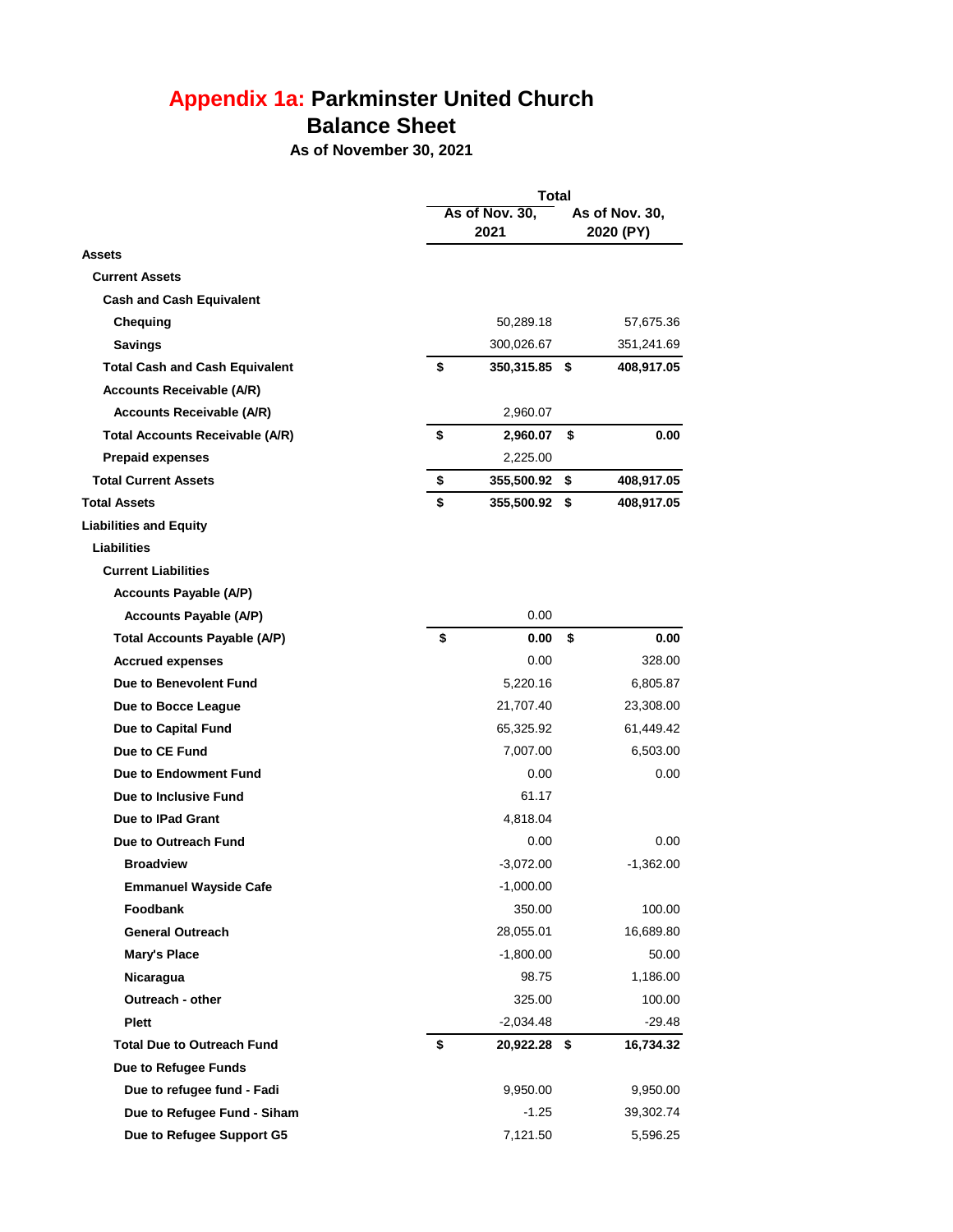| Due to refugees - RSC contingency   | 1,625.90            | 4,191.60         |
|-------------------------------------|---------------------|------------------|
| Due to SAH Dabab                    | 2,883.03            | 36,659.78        |
| Due to SAH Mhd Talal Arab           | 34,616.03           | 34,376.19        |
| Due to SAH Mohamed Alshaar          | 35,783.83           | 35,532.51        |
| Due to SAH Mohammed AI Adawi        | 33,163.95           | 32,930.28        |
| <b>Total Due to Refugee Funds</b>   | \$<br>125,142.99 \$ | 198,539.35       |
| Due to the Local Fund               | 13,315.55           | 15,143.77        |
| <b>GST/HST Payable</b>              | 0.00                | $-627.48$        |
| <b>HST Payable</b>                  | $-1,791.55$         | 2,727.06         |
| <b>Total Current Liabilities</b>    | \$<br>261,728.96 \$ | 330,911.31       |
| <b>Total Liabilities</b>            | \$<br>261,728.96 \$ | 330,911.31       |
| <b>Equity</b>                       |                     |                  |
| <b>Opening Balance Equity</b>       | 68,927.00           | 68,927.00        |
| <b>Retained Earnings</b>            | 47,388.59           | $-0.13$          |
| Profit for the year                 | $-22,543.63$        | 9,078.87         |
| <b>Total Equity</b>                 | \$<br>93,771.96 \$  | 78,005.74        |
| <b>Total Liabilities and Equity</b> | \$<br>355,500.92    | \$<br>408,917.05 |

Tuesday, Dec. 14, 2021 10:33:36 a.m. GMT-8 - Accrual Basis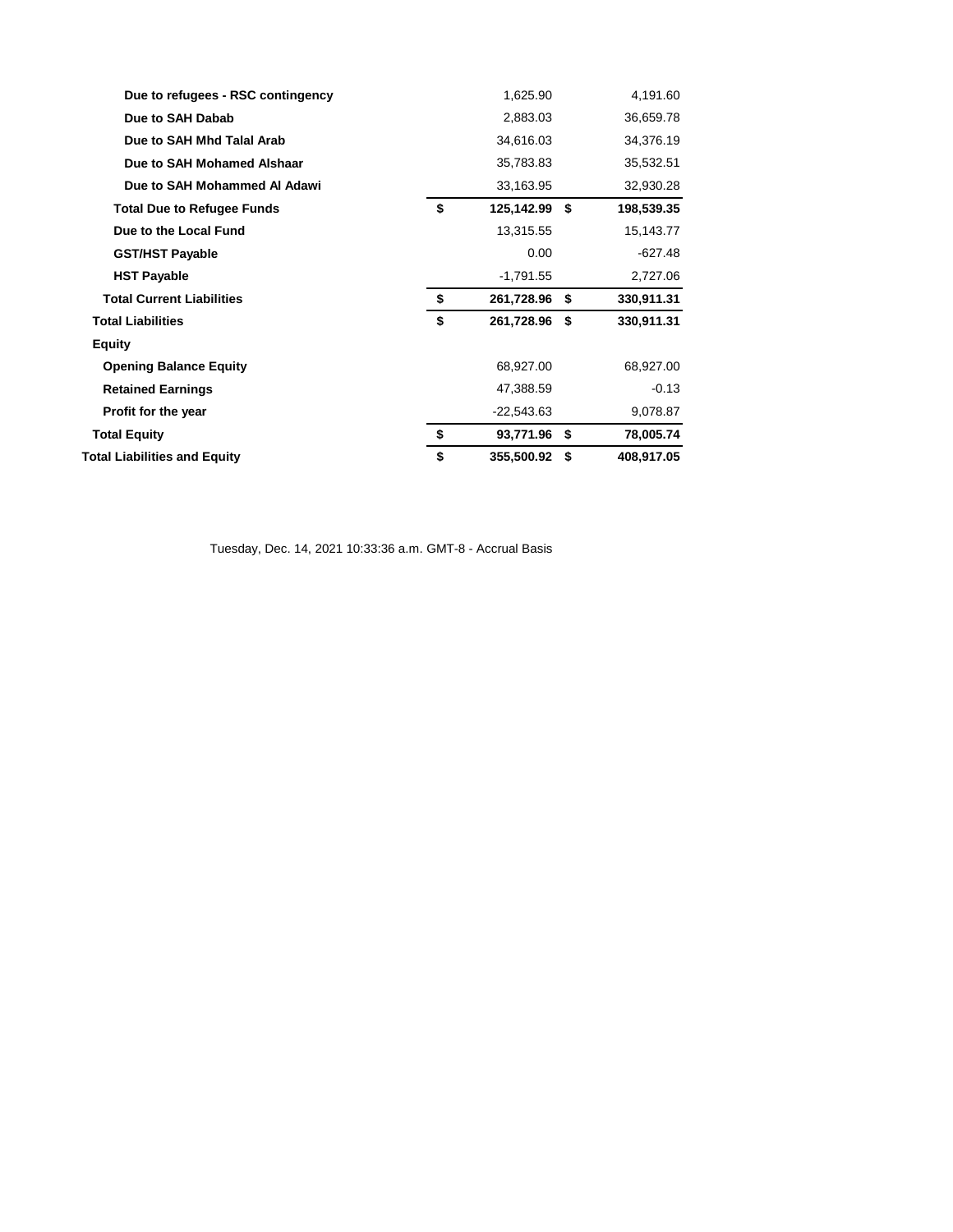# **Appendix 1b: Parkminster United Church Budget vs. Actuals: Budget 2021 - FY21 P&L**

**January - November, 2021**

|                                           | Nov. 2021      |    |                 | % of |                    | Total        |    |               | $%$ of |               |     |              |               |
|-------------------------------------------|----------------|----|-----------------|------|--------------------|--------------|----|---------------|--------|---------------|-----|--------------|---------------|
|                                           | Actual         |    | <b>Budget</b>   |      | over Budget Budget |              |    | Actual        |        | <b>Budget</b> |     | over Budget  | <b>Budget</b> |
| Income                                    |                |    |                 |      |                    |              |    |               |        |               |     |              |               |
| <b>Endowment Fund Transfer</b>            |                |    | 0.00            |      | 0.00               |              |    | 2,900.00      |        | 2,900.00      |     | 0.00         | 100.00%       |
| <b>Offerings</b>                          |                |    |                 |      | 0.00               |              |    | 0.00          |        | 0.00          |     | 0.00         |               |
| <b>Members</b>                            | 42,285.00      |    | 35,400.00       |      | 6,885.00           | 119.45%      |    | 208,836.25    |        | 259,400.00    |     | $-50,563.75$ | 80.51%        |
| <b>Assessment fees</b>                    | 1,560.00       |    | 0.00            |      | 1,560.00           |              |    | 1,740.00      |        | 3,000.00      |     | $-1,260.00$  | 58.00%        |
| <b>Choral Scholar</b>                     |                |    | 0.00            |      | 0.00               |              |    | 0.00          |        | 1,000.00      |     | $-1,000.00$  | 0.00%         |
| Non-tax-receipt donations                 | 220.95         |    | 268.95          |      | $-48.00$           | 82.15%       |    | 19,375.97     |        | 26,000.00     |     | $-6,624.03$  | 74.52%        |
| <b>Total Members</b>                      | \$44,065.95    |    | $$35,668.95$ \$ |      | 8,397.00           | 123.54% \$   |    | 229,952.22 \$ |        | 289,400.00    | -\$ | 59,447.78    | 79.46%        |
| Non-members                               | 170.00         |    | 200.00          |      | $-30.00$           | 85.00%       |    | 700.00        |        | 1,800.00      |     | $-1,100.00$  | 38.89%        |
| <b>Total Offerings</b>                    | \$44.235.95    |    | $$35.868.95$ \$ |      | 8,367.00           | 123.33% \$   |    | 230,652.22 \$ |        | 291,200.00    | -\$ | 60,547.78    | 79.21%        |
| Other income                              |                |    |                 |      | 0.00               |              |    | 0.00          |        | 0.00          |     | 0.00         |               |
| Interest                                  |                |    | 100.00          |      | $-100.00$          | 0.00%        |    | 3,566.10      |        | 1,100.00      |     | 2,466.10     | 324.19%       |
| Miscellaneous income                      |                |    | 0.00            |      | 0.00               |              |    | 0.00          |        | 200.00        |     | $-200.00$    | 0.00%         |
| <b>Total Other income</b>                 | \$<br>0.00     | \$ | 100.00          | -\$  | 100.00             | $0.00\%$ \$  |    | 3,566.10 \$   |        | $1,300.00$ \$ |     | 2,266.10     | 274.32%       |
| <b>Rental Income</b>                      | 1,270.00       |    | 1,450.00        |      | $-180.00$          | 87.59%       |    | 5,877.50      |        | 13,550.00     |     | $-7,672.50$  | 43.38%        |
| <b>Special Events</b>                     |                |    |                 |      | 0.00               |              |    | 0.00          |        | 0.00          |     | 0.00         |               |
| <b>Food Truck</b>                         |                |    | 0.00            |      | 0.00               |              |    | 287.50        |        | 200.00        |     | 87.50        | 143.75%       |
| <b>Special Events - other</b>             |                |    | 0.00            |      | 0.00               |              |    | 0.00          |        | 500.00        |     | $-500.00$    | 0.00%         |
| <b>Total Special Events</b>               | \$<br>0.00     | \$ | 0.00            | \$   | 0.00               |              | \$ | 287.50        | \$     | 700.00        | -\$ | 412.50       | 41.07%        |
| <b>Total Income</b>                       | \$45,505.95    |    | \$37,418.95     | \$   | 8,087.00           | 121.61%      | \$ | 243,283.32    | \$     | 309,650.00    | -\$ | 66,366.68    | 78.57%        |
| <b>Gross Profit</b>                       | \$45,505.95    |    | \$37,418.95     | \$   | 8,087.00           | 121.61%      | \$ | 243,283.32    | \$     | 309,650.00    | -\$ | 66,366.68    | 78.57%        |
| <b>Expenses</b>                           |                |    |                 |      |                    |              |    |               |        |               |     |              |               |
| <b>Facilities</b>                         |                |    |                 |      | 0.00               |              |    | 0.00          |        | 0.00          |     | 0.00         |               |
| <b>Building &amp; Property Security</b>   |                |    | 0.00            |      | 0.00               |              |    | 1,902.63      |        | 1,600.00      |     | 302.63       | 118.91%       |
| Computer/Internet/Phone                   | 91.98          |    | 125.00          |      | $-33.02$           | 73.58%       |    | 1,905.36      |        | 1,375.00      |     | 530.36       | 138.57%       |
| Elevator                                  |                |    | 0.00            |      | 0.00               |              |    | 1,096.35      |        | 400.00        |     | 696.35       | 274.09%       |
| Gas                                       | 634.66         |    | 425.00          |      | 209.66             | 149.33%      |    | 4,254.66      |        | 4,675.00      |     | $-420.34$    | 91.01%        |
| Hydro                                     | 206.59         |    | 350.00          |      | $-143.41$          | 59.03%       |    | 2,182.17      |        | 3,850.00      |     | $-1,667.83$  | 56.68%        |
| <b>Janitorial Supplies</b>                |                |    | 100.00          |      | $-100.00$          | 0.00%        |    | 262.66        |        | 900.00        |     | $-637.34$    | 29.18%        |
| <b>Repairs and Maintenance</b>            | 79.14          |    | 500.00          |      | $-420.86$          | 15.83%       |    | 6,812.13      |        | 5,600.00      |     | 1,212.13     | 121.65%       |
| Water                                     | 1,115.86       |    | 200.00          |      | 915.86             | 557.93%      |    | 2,804.18      |        | 2,200.00      |     | 604.18       | 127.46%       |
| <b>Total Facilities</b>                   | \$<br>2,128.23 | \$ | 1,700.00        | -\$  | 428.23             | 125.19% \$   |    | 21,220.14 \$  |        | 20,600.00 \$  |     | 620.14       | 103.01%       |
| <b>Ministry Expenses</b>                  |                |    |                 |      | 0.00               |              |    | 0.00          |        | 0.00          |     | 0.00         |               |
| <b>Christian Education</b>                |                |    | 100.00          |      | $-100.00$          | 0.00%        |    | 181.25        |        | 1,100.00      |     | $-918.75$    | 16.48%        |
| Communications                            |                |    | 100.00          |      | $-100.00$          | 0.00%        |    | 367.43        |        | 1,100.00      |     | -732.57      | 33.40%        |
| <b>Inclusive Committee</b>                |                |    | 75.00           |      | $-75.00$           | $0.00\%$     |    | 101.21        |        | 625.00        |     | $-523.79$    | 16.19%        |
| Membership                                |                |    | 10.00           |      | $-10.00$           | 0.00%        |    | 0.00          |        | 110.00        |     | $-110.00$    | 0.00%         |
| <b>Minister Travel</b>                    | 25.01          |    | 40.00           |      | $-14.99$           | 62.53%       |    | 186.10        |        | 440.00        |     | $-253.90$    | 42.30%        |
| Music                                     | 306.41         |    | 700.00          |      | $-393.59$          | 43.77%       |    | 5,242.02      |        | 7,700.00      |     | $-2,457.98$  | 68.08%        |
| <b>Pastoral Care</b>                      |                |    | 75.00           |      | $-75.00$           | 0.00%        |    | 298.47        |        | 775.00        |     | -476.53      | 38.51%        |
| Worship                                   | 63.34          |    | 150.00          |      | $-86.66$           | 42.23%       |    | 2,255.00      |        | 1,650.00      |     | 605.00       | 136.67%       |
| <b>Total Ministry Expenses</b>            | \$<br>394.76   | \$ | $1,250.00 - $$  |      | 855.24             | $31.58\%$ \$ |    | 8,631.48 \$   |        | 13,500.00     | -\$ | 4,868.52     | 63.94%        |
| <b>Office &amp; Administration</b>        |                |    |                 |      |                    |              |    |               |        |               |     |              |               |
|                                           |                |    |                 |      | 0.00               |              |    | 0.00          |        | 0.00          |     | 0.00         |               |
| <b>Bank &amp; Payroll Service Charges</b> | 111.48         |    | 100.00          |      | 11.48              | 111.48%      |    | 1,176.50      |        | 1,100.00      |     | 76.50        | 106.95%       |
| <b>Business licences &amp; Permits</b>    | 67.80          |    | 75.00           |      | $-7.20$            | 90.40%       |    | 1,743.77      |        | 825.00        |     | 918.77       | 211.37%       |
| <b>Dues &amp; Subscriptions</b>           |                |    | 15.00           |      | $-15.00$           | 0.00%        |    | 169.25        |        | 165.00        |     | 4.25         | 102.58%       |
| Insurance                                 |                |    | 500.00          |      | $-500.00$          | 0.00%        |    | 4,303.03      |        | 5,500.00      |     | $-1,196.97$  | 78.24%        |
| Interest                                  |                |    |                 |      | 0.00               |              |    | 0.00          |        | 0.00          |     | 0.00         |               |
| Non-recoverable HST                       |                |    | 0.00            |      | 0.00               |              |    | 546.29        |        | 1,000.00      |     | $-453.71$    | 54.63%        |
| Office & Administration - other           | 145.27         |    |                 |      | 145.27             |              |    | 145.27        |        | 0.00          |     | 145.27       |               |
| Office Supplies, Postage etc.             | 31.90          |    | 190.00          |      | $-158.10$          | 16.79%       |    | 1,216.92      |        | 2,090.00      |     | -873.08      | 58.23%        |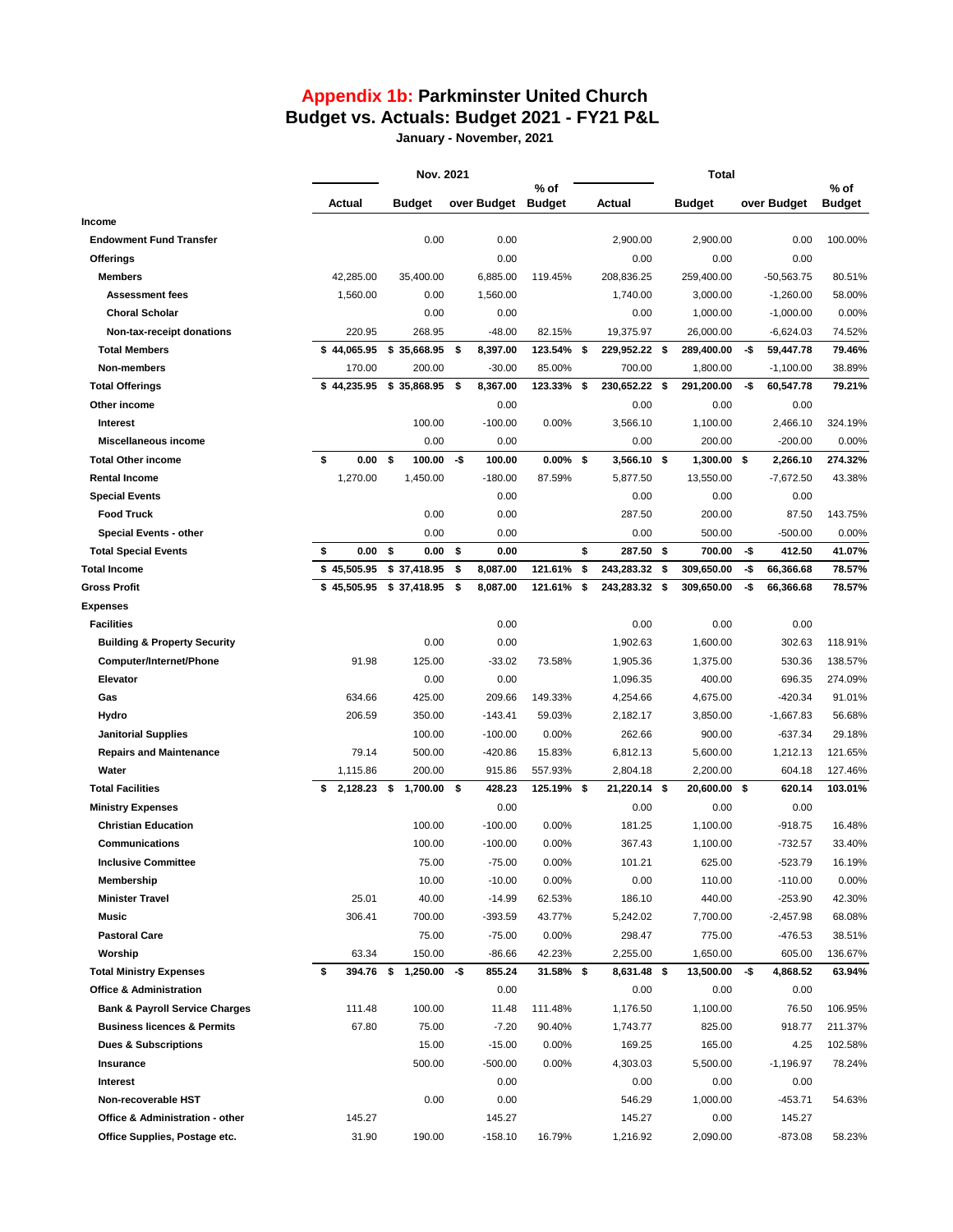| <b>Printing &amp; Reproduction</b>       | 363.63       |    | 300.00            |      | 63.63     | 121.21%   |     | 3,858.81     |      | 3,300.00   |     | 558.81       | 116.93% |
|------------------------------------------|--------------|----|-------------------|------|-----------|-----------|-----|--------------|------|------------|-----|--------------|---------|
| <b>Total Office &amp; Administration</b> | \$<br>720.08 | \$ | 1,180.00          | -\$  | 459.92    | 61.02% \$ |     | 13,159.84    | Ŝ.   | 13,980.00  | -\$ | 820.16       | 94.13%  |
| <b>Salaries &amp; Benefits</b>           |              |    |                   |      | 0.00      |           |     | 0.00         |      | 0.00       |     | 0.00         |         |
| <b>Continuing Education</b>              |              |    | 287.33            |      | $-287.33$ | 0.00%     |     | 0.00         |      | 3,160.63   |     | $-3,160.63$  | 0.00%   |
| <b>Employer paid benefits</b>            | 3,788.22     |    | 4,606.00          |      | $-817.78$ | 82.25%    |     | 48,767.91    |      | 49,866.00  |     | $-1,098.09$  | 97.80%  |
| <b>Outside Services</b>                  |              |    |                   |      | 0.00      |           |     | 222.25       |      | 0.00       |     | 222.25       |         |
| <b>Staff Allowances</b>                  | 181.65       |    | 167.00            |      | 14.65     | 108.77%   |     | 2,030.56     |      | 1,837.00   |     | 193.56       | 110.54% |
| <b>Staff Salaries</b>                    | 19,910.41    |    | 19,342.00         |      | 568.41    | 102.94%   |     | 207,551.48   |      | 212,762.00 |     | $-5,210.52$  | 97.55%  |
| <b>Total Salaries &amp; Benefits</b>     | \$23,880.28  |    | \$24,402.33       | -\$  | 522.05    | 97.86% \$ |     | 258,572.20   | Ŝ.   | 267,625.63 | -\$ | 9,053.43     | 96.62%  |
| <b>UCC Assessment Fee</b>                |              |    | 0.00              |      | 0.00      |           |     | 9,468.75     |      | 9,468.00   |     | 0.75         | 100.01% |
| <b>Total Expenses</b>                    | \$27,123.35  |    | \$28,532.33       | -\$  | 1,408.98  | 95.06% \$ |     | 311,052.41   | S    | 325,173.63 | -\$ | 14,121.22    | 95.66%  |
| <b>Net Operating Income</b>              | \$18,382.60  | \$ | 8,886.62          | S.   | 9,495.98  | 206.86%   | -\$ | 67,769.09    | -\$  | 15,523.63  | -\$ | 52,245.46    | 436.55% |
| <b>Other Expenses</b>                    |              |    |                   |      |           |           |     |              |      |            |     |              |         |
| <b>Government incentives</b>             |              |    |                   |      | 0.00      |           |     | $-45,225.46$ |      | 0.00       |     | $-45,225.46$ |         |
| <b>Total Other Expenses</b>              | \$<br>0.00   | s. | 0.00 <sup>5</sup> |      | 0.00      |           | -\$ | 45,225.46 \$ |      | 0.00       | -\$ | 45,225.46    |         |
| <b>Net Other Income</b>                  | 0.00         | s. | 0.00 S            |      | 0.00      |           | \$  | 45,225.46    | - \$ | 0.00 S     |     | 45,225.46    |         |
| Net Income                               | \$18,382.60  | \$ | 8,886.62          | - \$ | 9,495.98  | 206.86%   | -\$ | 22,543.63    | -\$  | 15,523.63  | -\$ | 7,020.00     | 145.22% |

Tuesday, Dec. 14, 2021 10:38:23 a.m. GMT-8 - Accrual Basis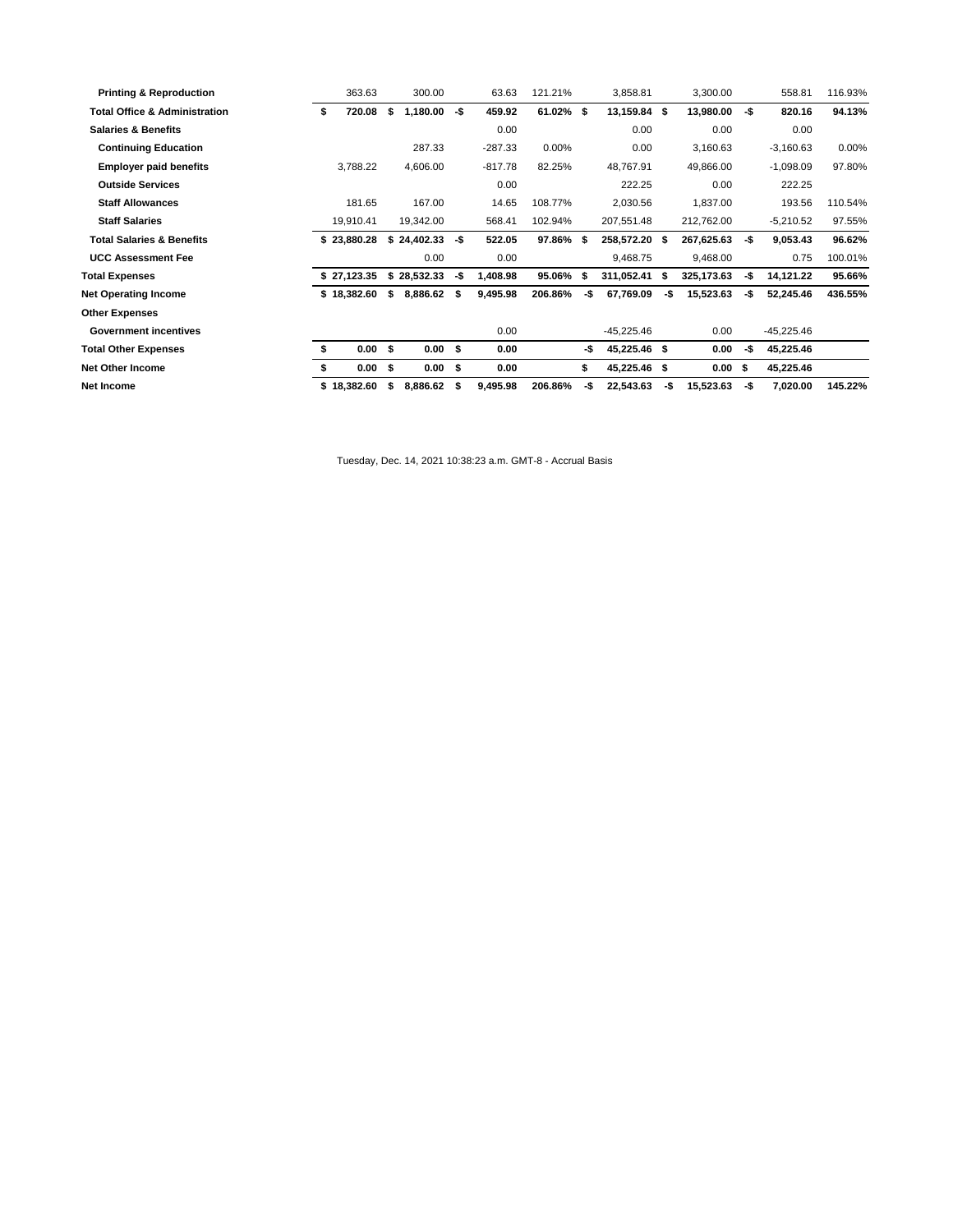# **Appendix 1c: Parkminster United Church Profit and Loss**

**January - November, 2021**

|                                         | <b>Total</b> |                  |    |                          |  |  |  |
|-----------------------------------------|--------------|------------------|----|--------------------------|--|--|--|
|                                         |              | Jan - Nov., 2021 |    | Jan - Nov., 2020<br>(PY) |  |  |  |
| <b>INCOME</b>                           |              |                  |    |                          |  |  |  |
| <b>Endowment Fund Transfer</b>          |              | 2,900.00         |    | 2,900.00                 |  |  |  |
| <b>Offerings</b>                        |              |                  |    |                          |  |  |  |
| <b>Members</b>                          |              | 208,836.25       |    | 184,706.52               |  |  |  |
| <b>Assessment fees</b>                  |              | 1,740.00         |    | 3,220.00                 |  |  |  |
| <b>Choral Scholar</b>                   |              |                  |    | 3,080.00                 |  |  |  |
| Non-tax-receipt donations               |              | 19,375.97        |    | 25,949.23                |  |  |  |
| <b>Total Members</b>                    | \$           | 229,952.22       | \$ | 216,955.75               |  |  |  |
| Non-members                             |              | 700.00           |    | 1,348.35                 |  |  |  |
| <b>Total Offerings</b>                  | \$           | 230,652.22       | \$ | 218,304.10               |  |  |  |
| Other income                            |              |                  |    |                          |  |  |  |
| <b>Interest</b>                         |              | 3,566.10         |    | 797.41                   |  |  |  |
| Miscellaneous income                    |              |                  |    | 392.60                   |  |  |  |
| <b>Total Other income</b>               | \$           | 3,566.10 \$      |    | 1,190.01                 |  |  |  |
| <b>Rental Income</b>                    |              | 5,877.50         |    | 14,070.00                |  |  |  |
| <b>Special Events</b>                   |              |                  |    |                          |  |  |  |
| <b>Concerts</b>                         |              |                  |    | 430.00                   |  |  |  |
| <b>Food Truck</b>                       |              | 287.50           |    | 160.00                   |  |  |  |
| <b>Speaker Series</b>                   |              |                  |    | 519.50                   |  |  |  |
| <b>Total Special Events</b>             | \$           | 287.50           | \$ | 1,109.50                 |  |  |  |
| <b>Total Income</b>                     | \$           | 243,283.32       | \$ | 237,573.61               |  |  |  |
| <b>COST OF GOODS SOLD</b>               |              |                  |    |                          |  |  |  |
| <b>Cost of Goods Sold</b>               |              |                  |    |                          |  |  |  |
| <b>Event Expenses</b>                   |              |                  |    |                          |  |  |  |
| <b>Community Outreach</b>               |              |                  |    | 100.00                   |  |  |  |
| <b>Total Event Expenses</b>             | \$           | 0.00             | \$ | 100.00                   |  |  |  |
| <b>Total Cost of Goods Sold</b>         | \$           | 0.00             | \$ | 100.00                   |  |  |  |
| <b>Total Cost of Goods Sold</b>         | \$           | 0.00             | \$ | 100.00                   |  |  |  |
| <b>GROSS PROFIT</b>                     | \$           | 243,283.32 \$    |    | 237,473.61               |  |  |  |
| <b>EXPENSES</b>                         |              |                  |    |                          |  |  |  |
| <b>Facilities</b>                       |              |                  |    |                          |  |  |  |
| <b>Building &amp; Property Security</b> |              | 1,902.63         |    | 1,640.20                 |  |  |  |
| <b>Computer/Internet/Phone</b>          |              | 1,905.36         |    | 1,366.97                 |  |  |  |
| <b>Elevator</b>                         |              | 1,096.35         |    | 368.50                   |  |  |  |
| Gas                                     |              | 4,254.66         |    | 3,377.94                 |  |  |  |
| Hydro                                   |              | 2,182.17         |    | 2,584.92                 |  |  |  |
| <b>Janitorial Supplies</b>              |              | 262.66           |    | 248.18                   |  |  |  |
| <b>Repairs and Maintenance</b>          |              | 6,812.13         |    | 4,967.23                 |  |  |  |
| Water                                   |              | 2,804.18         |    | 2,244.56                 |  |  |  |
| <b>Total Facilities</b>                 | \$           | 21,220.14        | \$ | 16,798.50                |  |  |  |